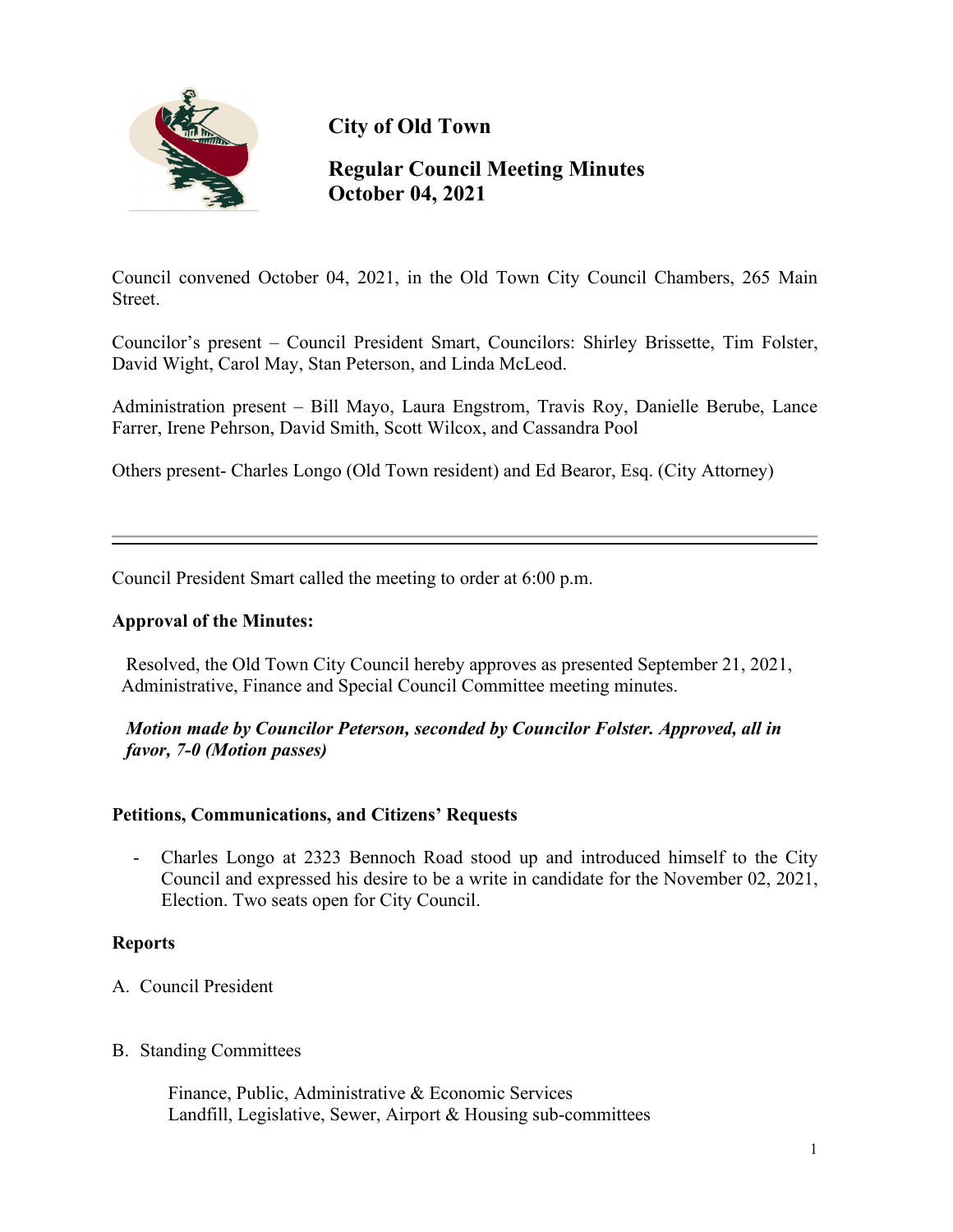## C. City Councilor

- D. City Attorney
- E. Special Committees
- F. City Manager

City Manager Bill Mayo updated the City Council on the following items:

- Weston Sampson is going to be doing an audit on the Old Town Community Pool to access what repairs need to be done.
- Camaras to be installed inside of pipeline along the trail off  $4<sup>th</sup>$  street by the boat landing.
- Drainage plan being done by engineering firms on drainage at Lawndale and St. Joseph's cemeteries.
- Received the 1.1-million-dollar bond grant for Taxi Way B.

## **Consent Agenda: item 1**

1. Resolved, the Old Town City Council hereby approves the new applications for a Malt, Vinous & Spiritous Liquor License, and Victualer's License for Jeff Solari, d/b/a Kosta's, 266 Main Street, pending final inspections.

*Motion made by Councilor May to accept the Consent item on the agenda, seconded by Councilor Brissette. Approved all in favor, 7-0 (motion passes)*

## **Public Hearings and Second Reading of Ordinances**

1. Resolved, the Old Town City Council hereby approves a proposal to amend Chapter 21, titled Welfare, Appendices A, B & C (Food, Housing & Heating Assistance Limits) of the General Assistance Maximum Amounts for the period October 1, 2021, through September 30, 2022.

## *Motion made by Councilor Brissette, seconded by Councilor McLeod, Approved all in favor, Roll Call Vote 7-0 (motion passes)*

**Old Business**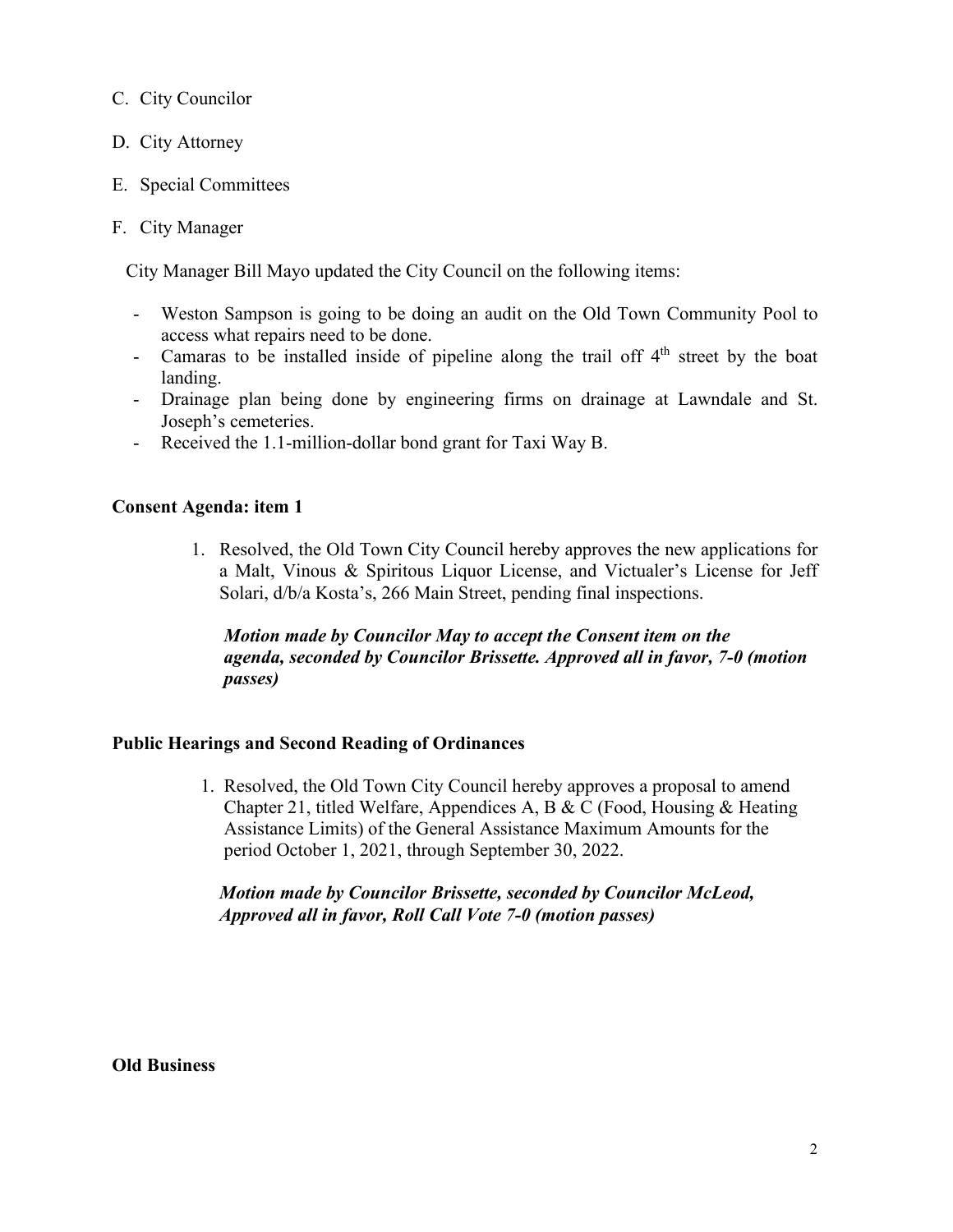1. Resolved, the Old Town City Council hereby approves issuance of Municipal Warrants for the November 2, 2021, Regular Municipal Election.

## *Motion made by Councilor Brissette, seconded by Councilor Wight, Approved all in favor, 7-0 (motion passes)*

2. Resolved, the Old Town City Council hereby approves the Registrar of Voters hours for the November 2, 2021, State Referendum & Regular Municipal Election, pursuant to Title 21A, M.R.S.A. §101(6) as presented and recommended by the City Clerk.

## *Motion made by Councilor Wight, seconded by Councilor May, Approved all in favor, 7-0 (motion passes)*

- 3. Resolved, the Old Town City Council hereby accepts the following properties that were acquired pursuant to mature tax and/or sewer liens and authorizes the City Manager to take all necessary steps to dispose of the properties.
	- a. 85 Veazie Street Vacant
	- b. 104 Veazie Street Occupied
	- c. 91 Middle Street Vacant
	- d. 802 Stillwater Ave Vacant Land (Put out to abutters only)
	- e. 846 Main Street Occupied

 *Motion made by Councilor Brissette, seconded by Councilor Wight, Approved all in favor, 7-0 (motion passes)*

4. Resolved, the Old Town City Council hereby authorized the Finance Director to write off the uncollectable real estate taxes, interest, and lien cost owed for mobile homes moved unknowing as listed below.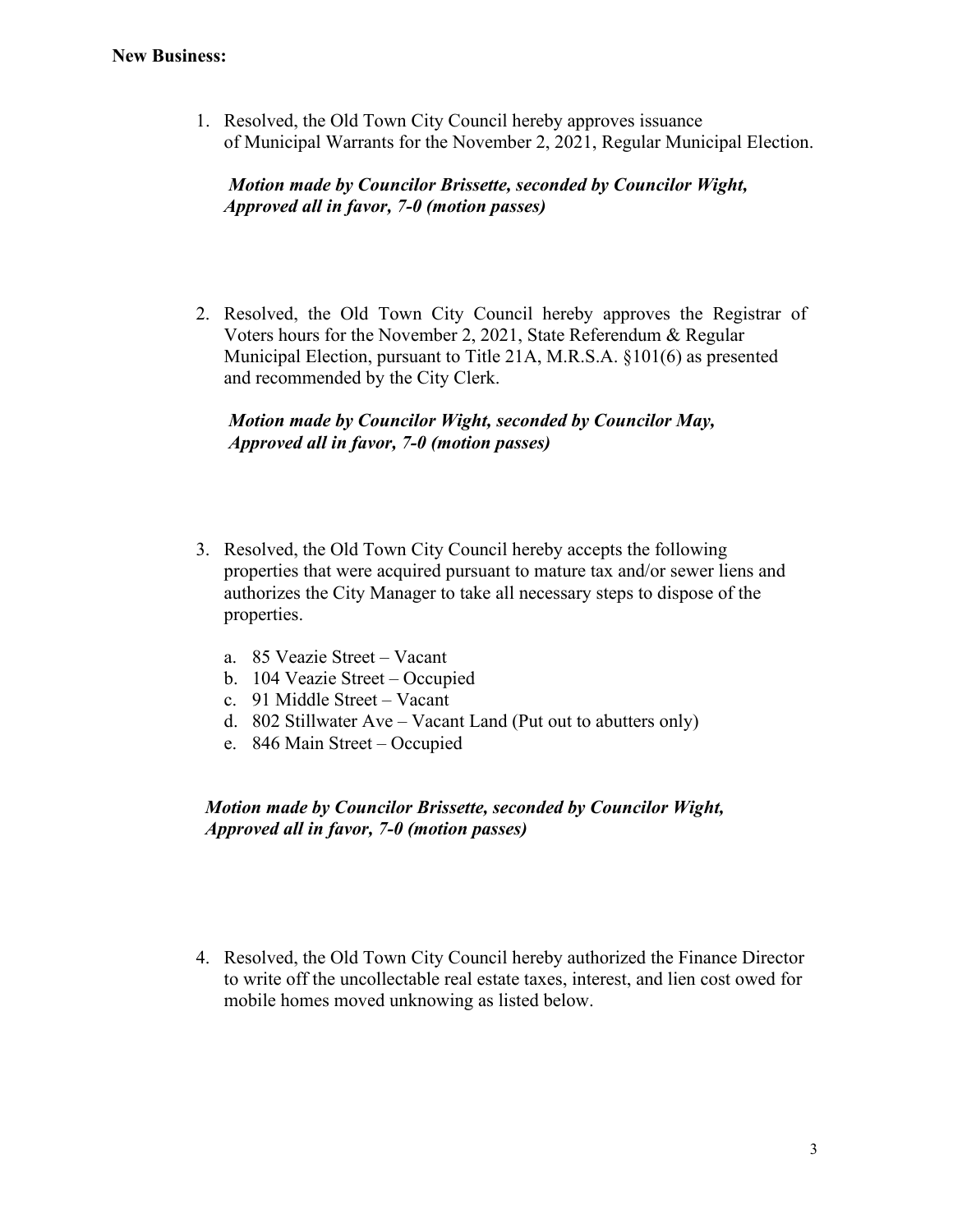| Tax Payor          | Acct | Year(s) | Principal | Interest | Lien Cost | Total  |
|--------------------|------|---------|-----------|----------|-----------|--------|
| (Prior Owner)      | 634  | 2019-   | 469.77    | 88.56    | 121.80    | 680.13 |
| 11 Lonnie Loop     |      | 2020    |           |          |           |        |
| (Prior Owner)      | 841  | 2020    | 196.96    | 33.13    | 7.76      | 237.85 |
| 27 Billie Jo Court |      |         |           |          |           |        |
| (Prior Owner)      | 3909 | 2020    | 315.47    | 51.35    | 60.90     | 427.72 |
| 8 Billie Jo Court  |      |         |           |          |           |        |
| (Prior Owner)      | 3910 | 2020    | 322.33    | 55.92    | 60.90     | 439.15 |
| 4 Billie Jo Court  |      |         |           |          |           |        |
| (Prior Owner)      | 3882 | 2020    | 315.47    | 51.35    | 60.90     | 427.72 |
| 6 Lance Court      |      |         |           |          |           |        |

## **Listing of Mobile Homes no longer in Old Town**

 *Motion made by Councilor Wight, seconded by Councilor Brissette, Approved all in favor, 7-0 (motion passes)*

5. Resolved, the Old Town City Council hereby authorized the Finance Director to write off the uncollectable personal property taxes and interest as listed below.

| Tax Payor           | Acct | Year(s)  | Principal | Interest | Lien | Total    |
|---------------------|------|----------|-----------|----------|------|----------|
|                     |      |          |           |          | Cost |          |
| $C.C.B.$ inc        | 167  | 2018     | 151.46    | 20.00    |      | 171.46   |
| Canteen Service Co. | 66   | 2018-    | 1,119.09  | 213.83   |      | 1,332.92 |
|                     |      | 2019     |           |          |      |          |
| Yama's              | 418  | $2018 -$ | 956.29    | 167.55   |      | 1,123.84 |
| 268 Main St         |      | 2021     |           |          |      |          |
| (downtown fire)     |      |          |           |          |      |          |

- Discussion was made by the City Council if it was possible to involve legal action to collect these back Personal Property taxes. Danielle Berube, Finance Director explained she had sent out multiple letters to said parties for collecting. All 3 businesses are closed as of this time in Old Town. Ed Bearor, City Attorney was asked for his opinion on collecting the taxes and he stated that it might be in the Cities best interest to try to collect them through a small claims court action.

## *Motion made by Councilor McLeod, seconded by Councilor Brissette, Motion fails to pass, 0 in favor, 7 opposed*

 *Motion made by Councilor McLeod to pursue legal action to collect the personal Property taxes on the 3 listed properties as stated above, seconded by Councilor Brissette. Motion passes, 7-0.*